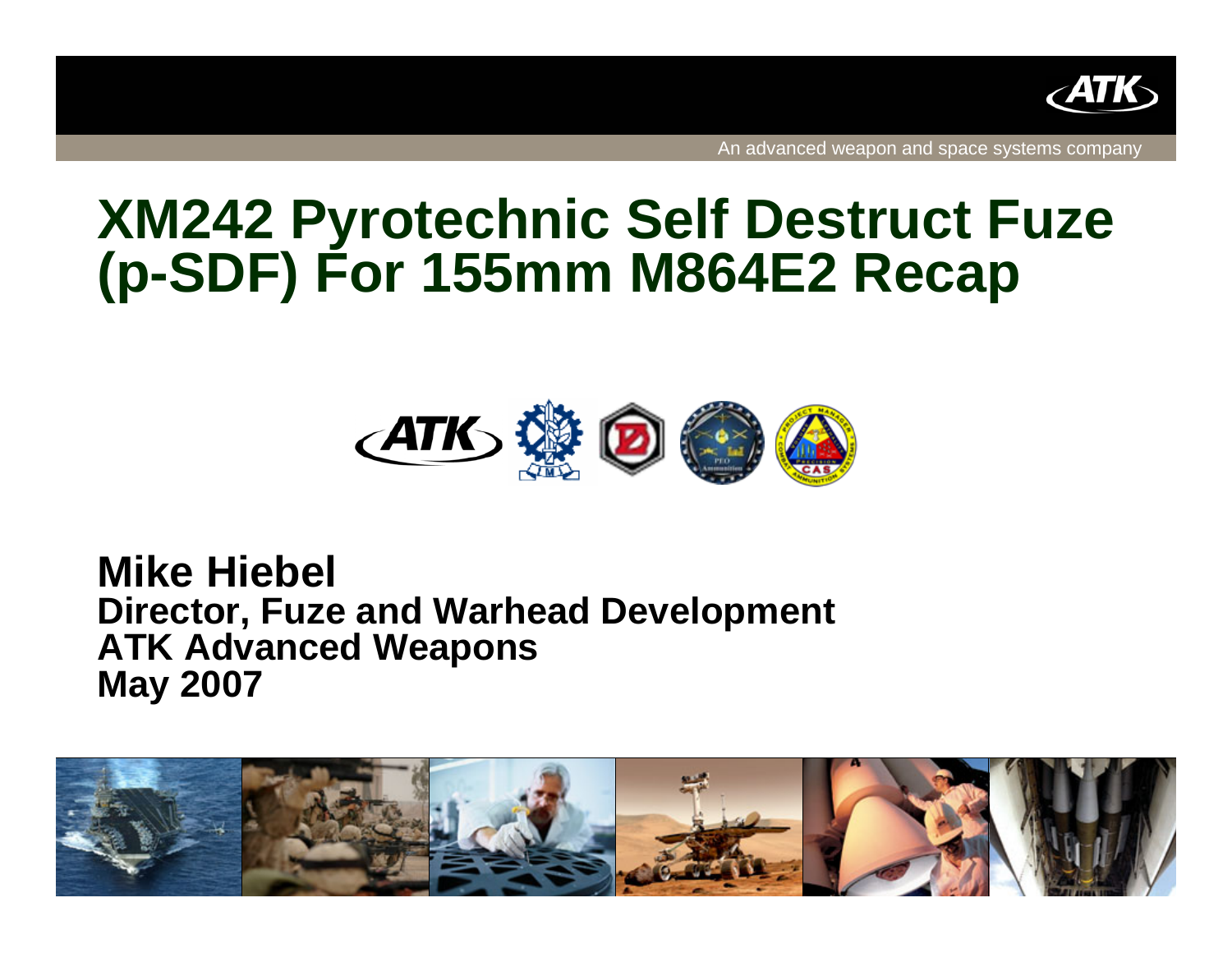### **Overview**



#### **XM242 Pyrotechnic Self-Destruct Fuze (p-SDF)**

- •Based on fielded IMI fuze for M85 grenades
- $\bullet$  Developed to meet <1% Unexploded Ordnance (UXO) for M42/M46 grenades
	- Costs to clear UXO from combat areas is extremely high
	- UXO is both a combat and a humanitarian issue
	- •DoD Policy is to reduce UXO to less than 1%

#### Time Line of XM242 Development

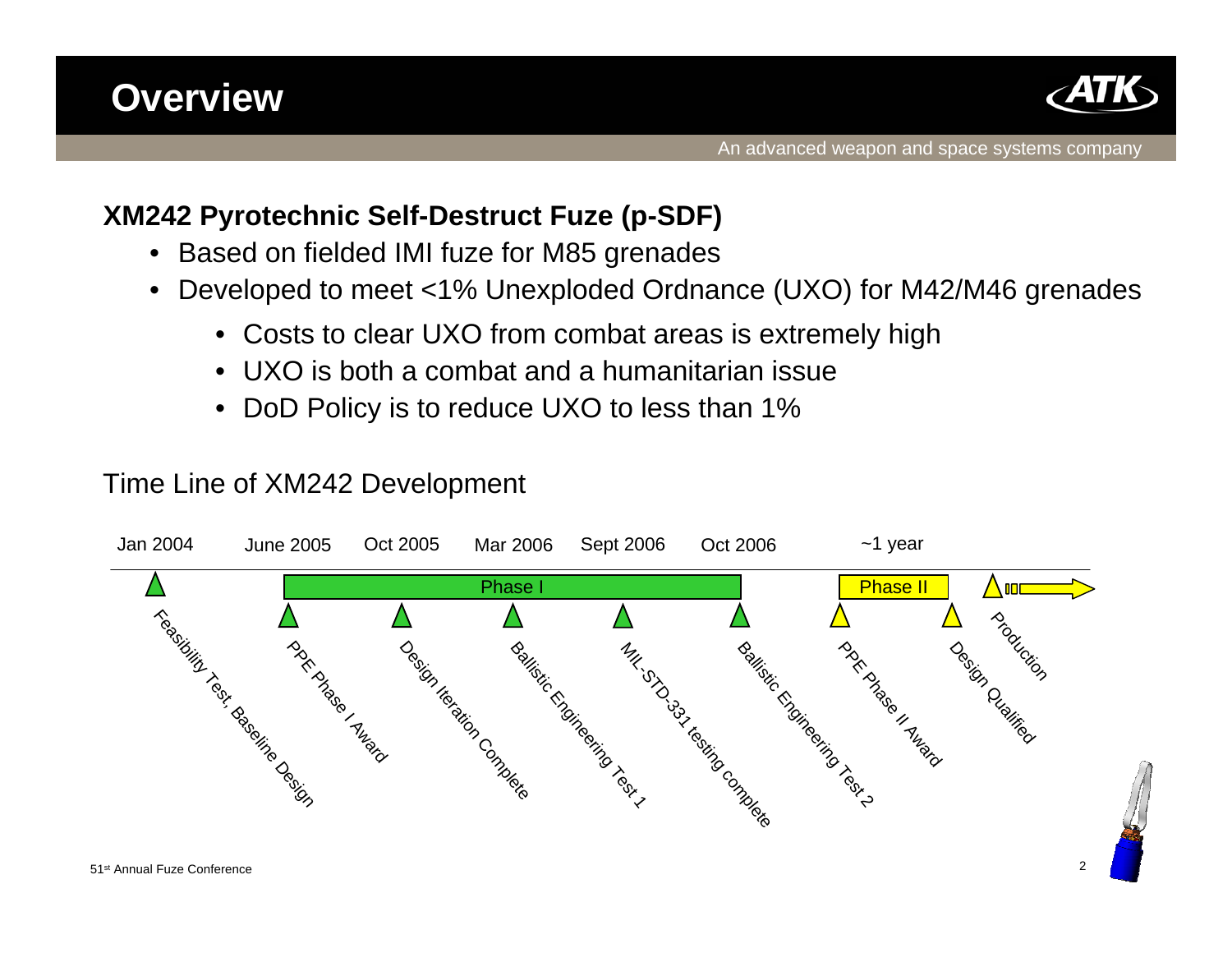### **Feasibility Demonstration Test**



#### *Baseline for XM242 tested in January 2004*

### **M864 Fuze Results**

| <b>Mode</b>  | Range | <b>Charge</b> | <b>Fired</b> | <b>Funct'd</b> | % Funct'd | <b>UXO</b> | %UXO  | <b>Haz Dud</b> | <b>% Haz Dud</b> |
|--------------|-------|---------------|--------------|----------------|-----------|------------|-------|----------------|------------------|
| Primary      | 24km  | $5-H$         | 60           | 56             | 93.33%    | 4          | 6.67% | N/A            | N/A              |
| <b>SD</b>    | 24km  | $5-H$         | 240          | 240            | 100.00%   | 3          | 1.25% | $\mathbf 0$    | $0.00\%$         |
| Tactical     | 24km  | $5-H$         | 132          | 130            | 98.48%    | 2          | 1.52% | 0              | 0.00%            |
| <b>Total</b> |       |               | 432          | 426            |           | 9          | 2.08% | $\overline{0}$ | 0.00%            |

 $UXO = Live HE$  in grenade or fuze

Haz Dud = Live HE in grenade and Live primary energetics in fuze

**From ATK Self Destruct Fuze Presentation to NDIA 48Th Annual Fuze Conference**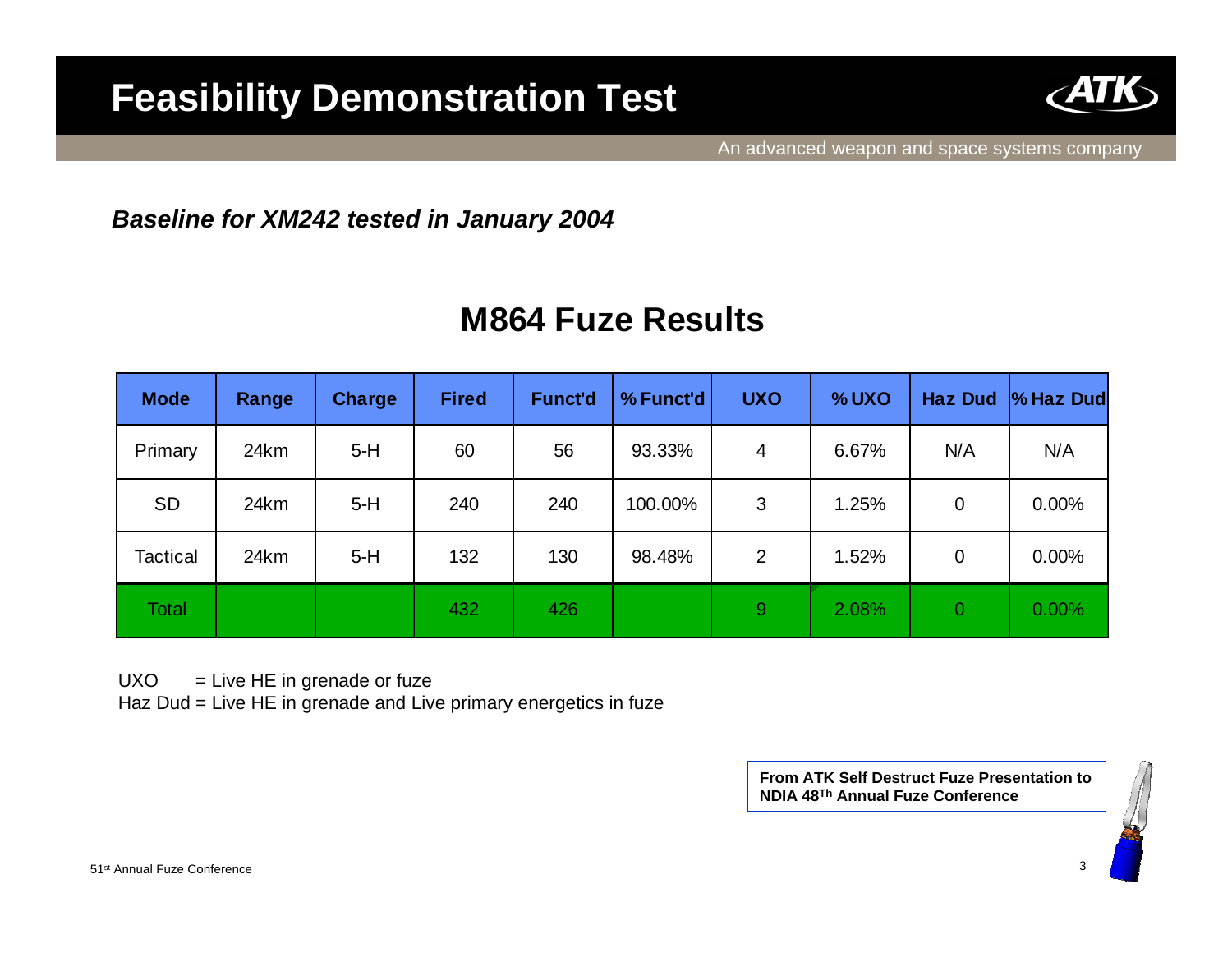### **XM242 Baseline Design Modifications**



An advanced weapon and space systems company

#### *Design Improvements Implemented on the Baseline Design*



51st Annual Fuze Conference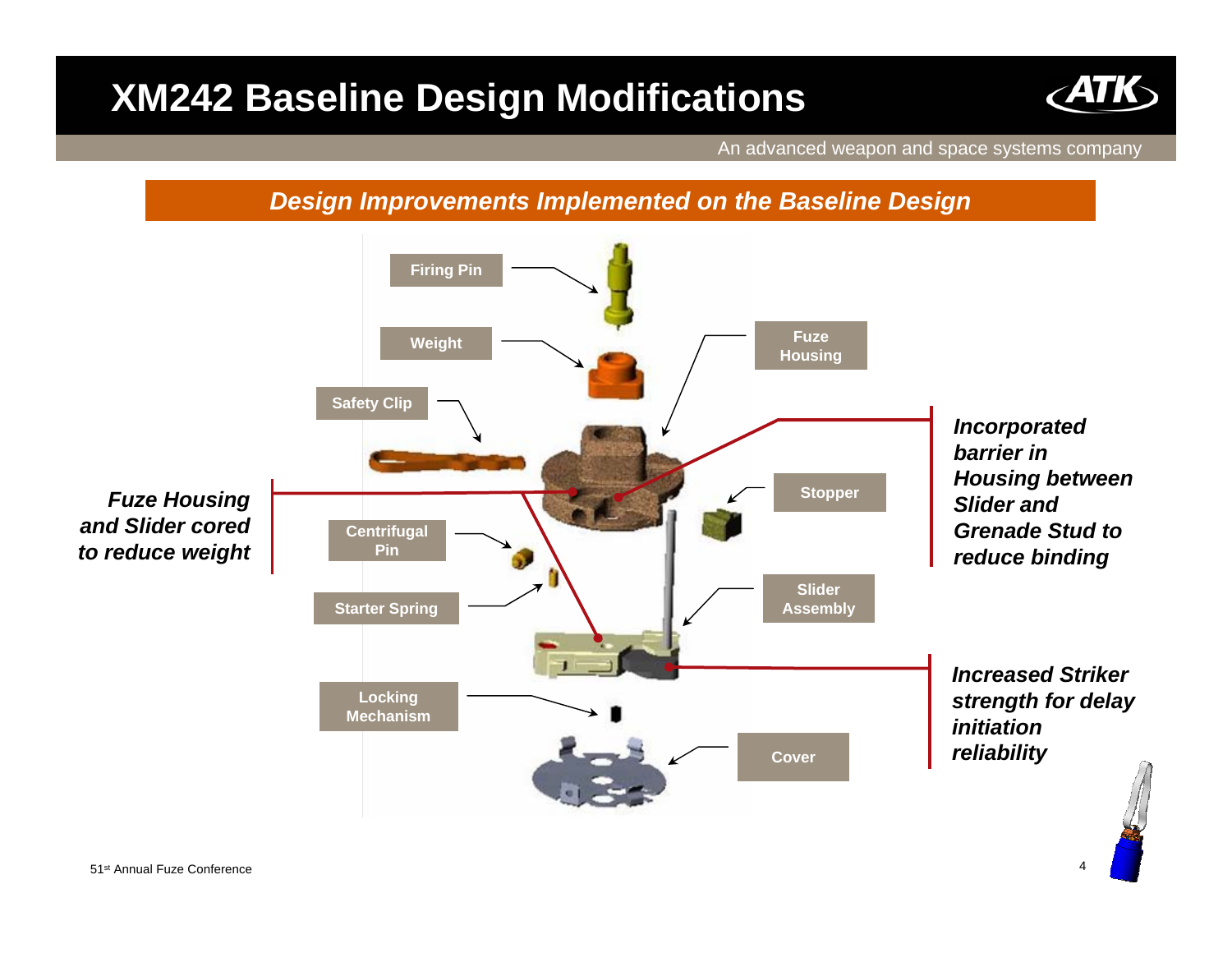

• **Completed Testing to Specified Safety Critical MIL-STD-331C Environments**

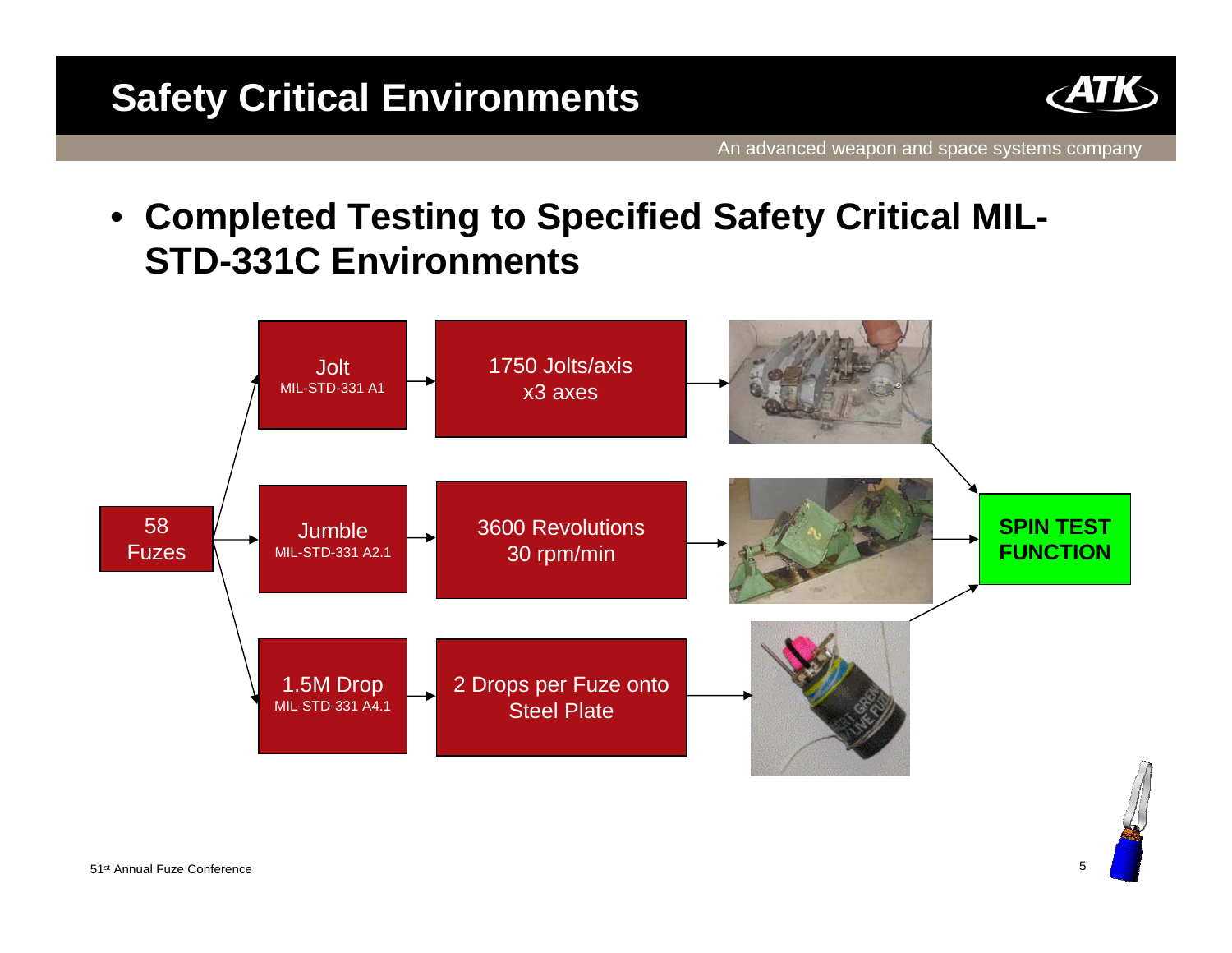

• **Completed Testing to Specified Life Cycle Environments**

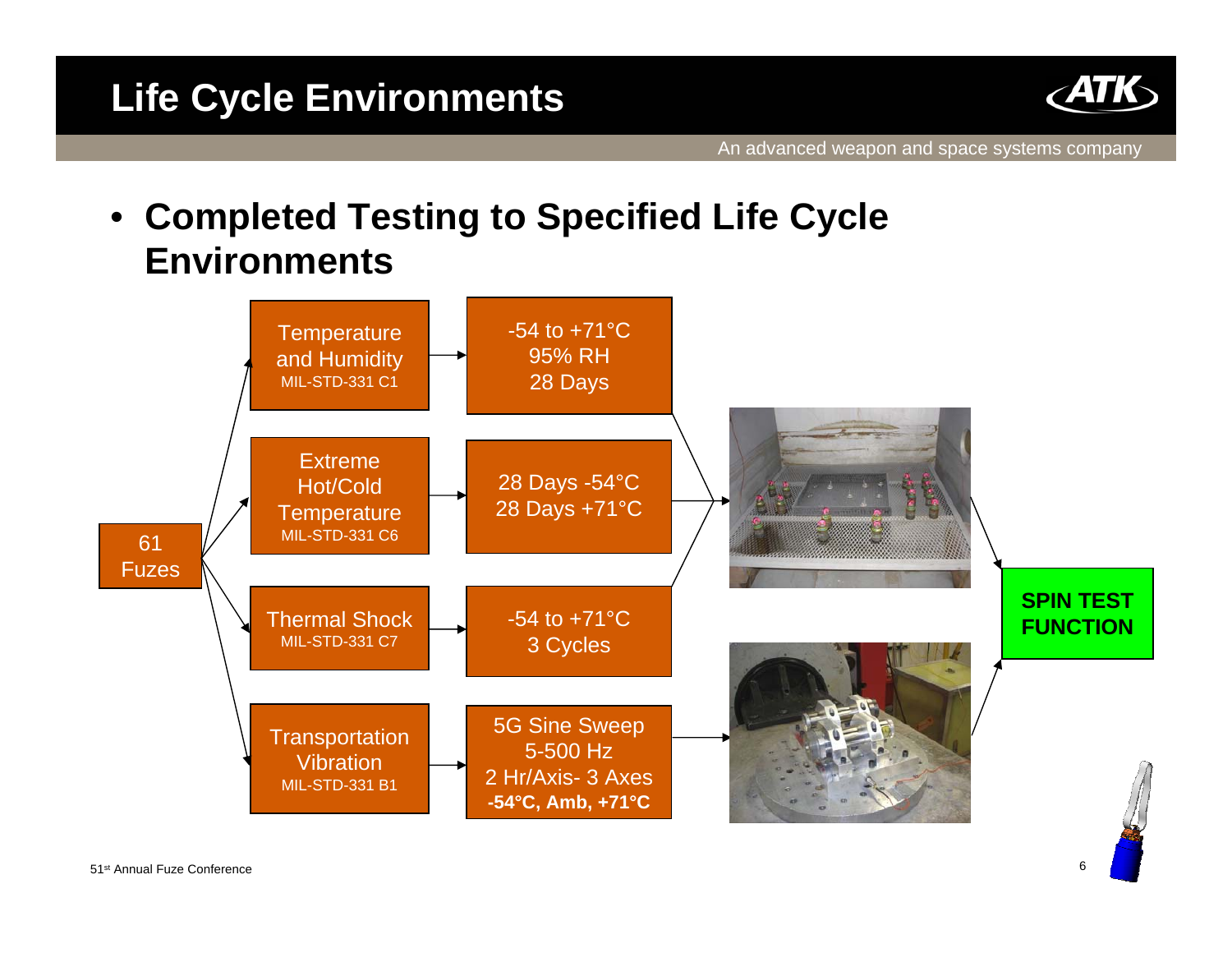## **Ballistic Engineering Test 1 - Configurations**



#### *Several Designs Analyzed through DOE's*

| <u>Fuze</u>   | Configuration<br><b>Number</b> | <b>Housing Diameter</b> |                | <b>Slider Length</b><br>m<br>$\bullet$ |                | <b>Unarmed Neutralization Feature</b> |                                         |
|---------------|--------------------------------|-------------------------|----------------|----------------------------------------|----------------|---------------------------------------|-----------------------------------------|
| <b>Design</b> |                                | <b>Baseline</b>         | <b>Smaller</b> | <b>Baseline</b>                        | <b>Shorter</b> | <b>Stopper</b>                        | <b>Stopper combined</b><br>with Housing |
|               | $6-1$                          | X                       |                | x                                      |                | X                                     |                                         |
|               | $6 - 1 - 1$                    |                         | X              | X                                      |                | X                                     |                                         |
|               | $6 - 2$                        |                         | X              |                                        | X              | X                                     |                                         |
|               | $6 - 3$                        | X                       |                |                                        | χ              | X                                     |                                         |
|               | $6-5$                          | X                       |                |                                        | X              |                                       | X                                       |

#### *Fuze/Grenade Attachment*



*Conventional Staking Orbital Riveting*



#### *Ribbon Configuration*



*Winding*

*Ribbon Winding*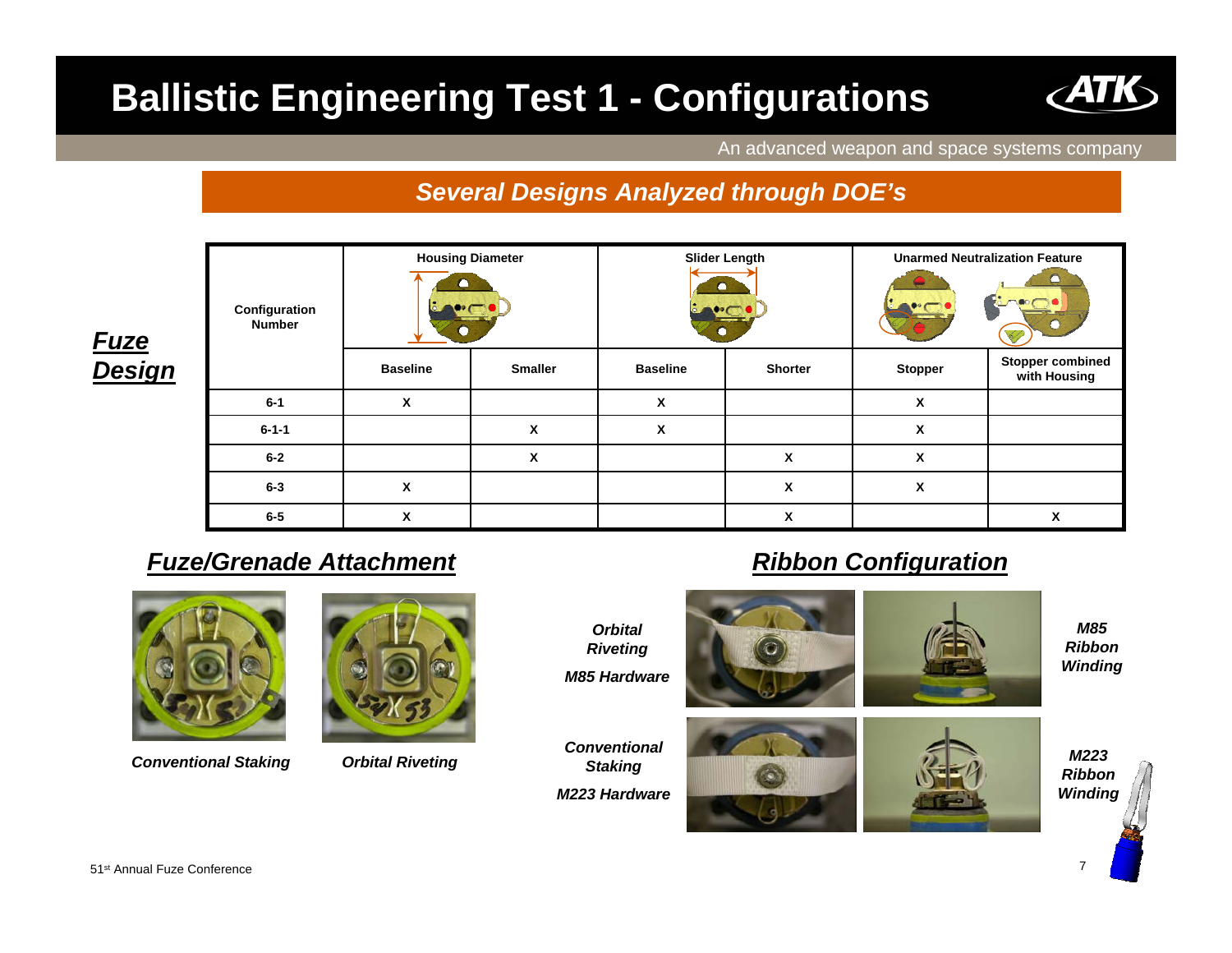### **Ballistic Engineering Test 1 - Firing Conditions**



An advanced weapon and space systems company

### **BET 1 Firing Conditions**

| <b>Test</b>               | <b>Rounds</b>  | <b>Fuzes</b> | <b>Charge</b> | Temp (°F) | QE (mils) |
|---------------------------|----------------|--------------|---------------|-----------|-----------|
| <b>Strength of Design</b> | 5              | 360          | $M203+$       | $+145$    | 450       |
|                           | $\overline{2}$ | 144          | M203          | $+145$    | 1185      |
|                           | $\overline{2}$ | 144          | M203          | $-50$     | 1115      |
| <b>Modified Baseline</b>  | 6              | 432          | M203          | $+145$    | 1190      |
|                           |                |              |               |           |           |
|                           | 3              | 216          | M203          | $+145$    | 475       |
|                           | $\overline{4}$ | 288          | M203          | $-50$     | 1145      |
|                           |                |              |               |           |           |
| <b>Totals</b>             | 22             | 1584         |               |           |           |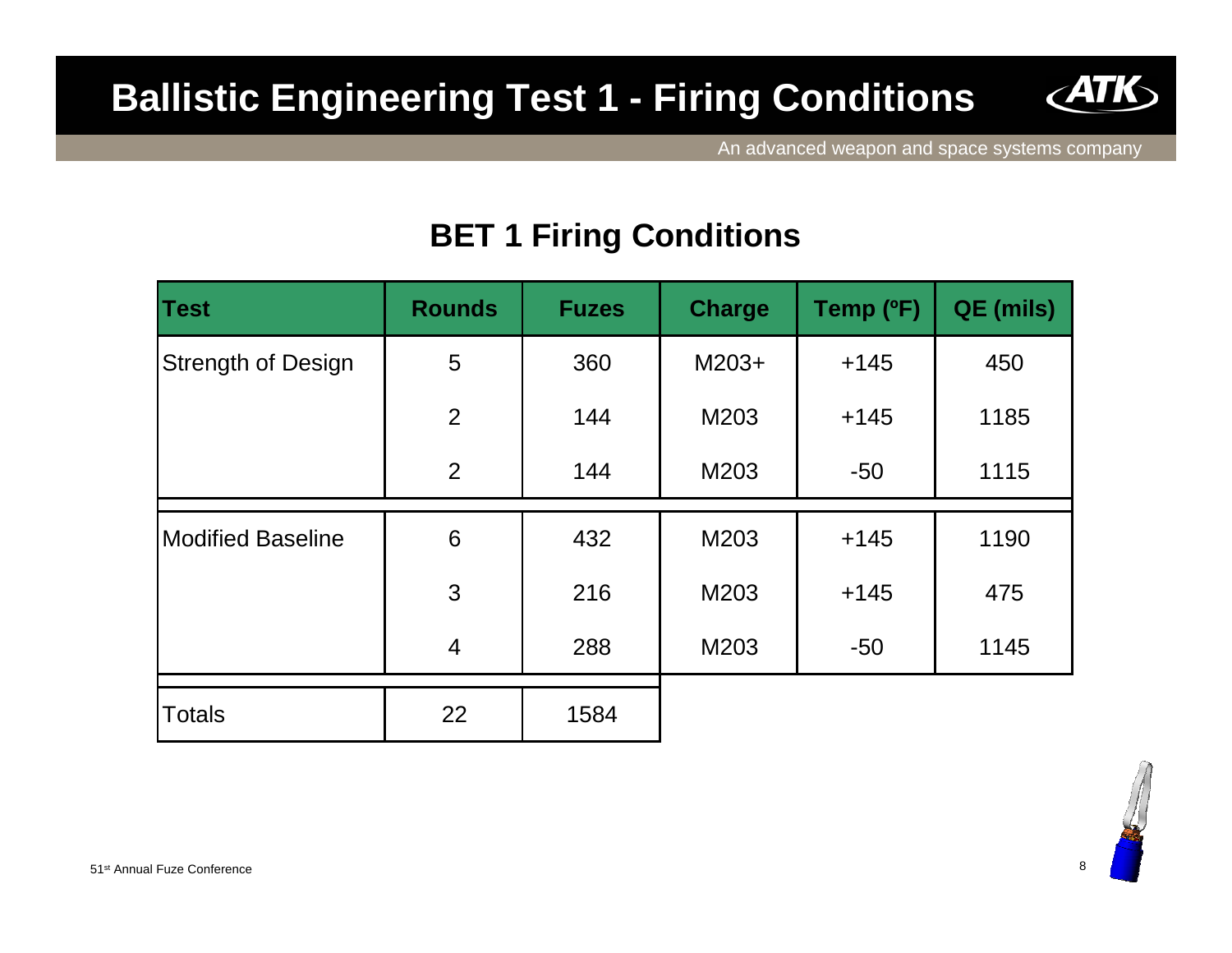### **Ballistic Engineering Test 1 - Results**



An advanced weapon and space systems company



*Down-selected Fuze/Grenade Staking Configuration: Orbital*

*Down-selected Ribbon Configuration: Conventional Staking with M223 Ribbon*

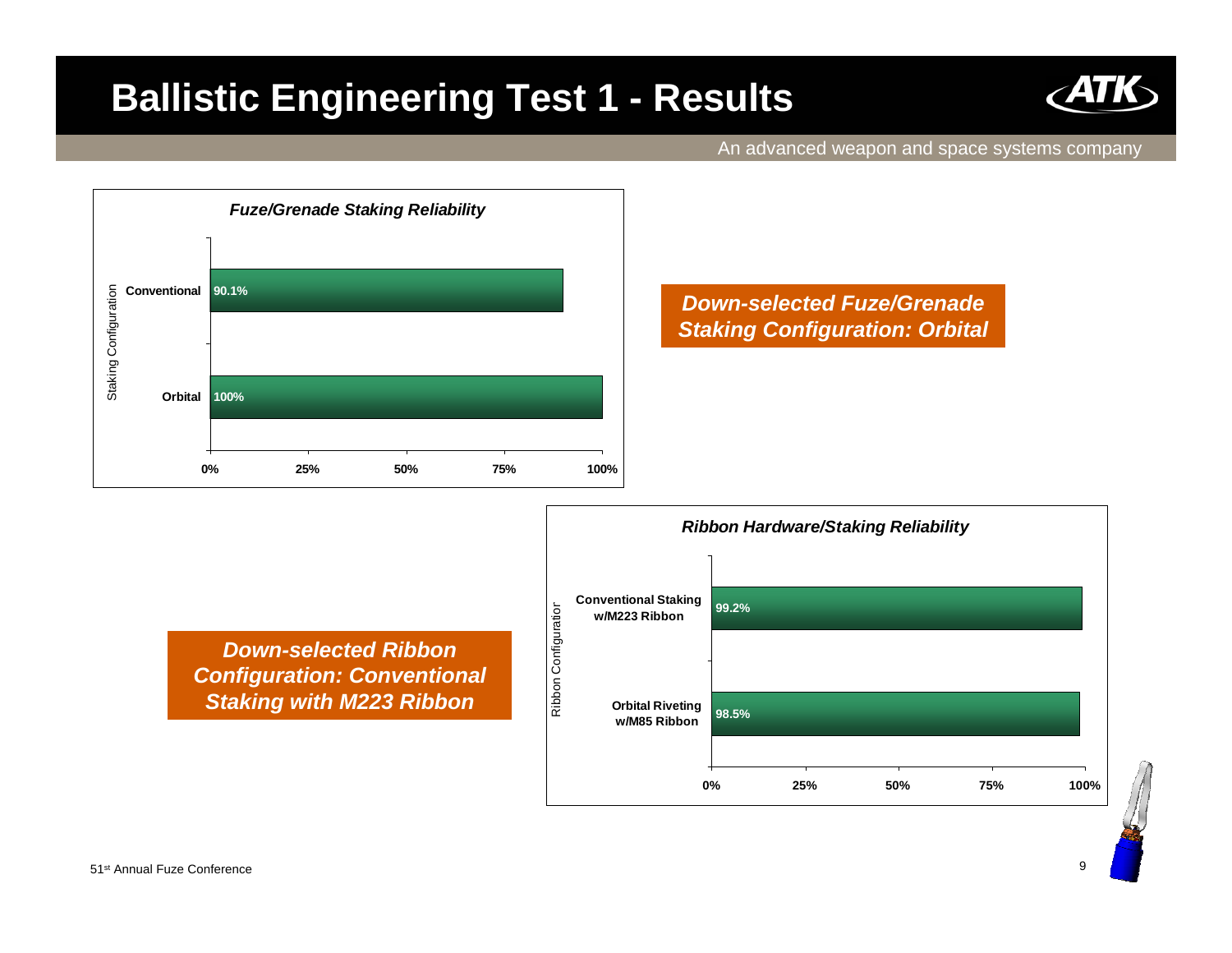### **Ballistic Engineering Test 1 - Results**

#### An advanced weapon and space systems company

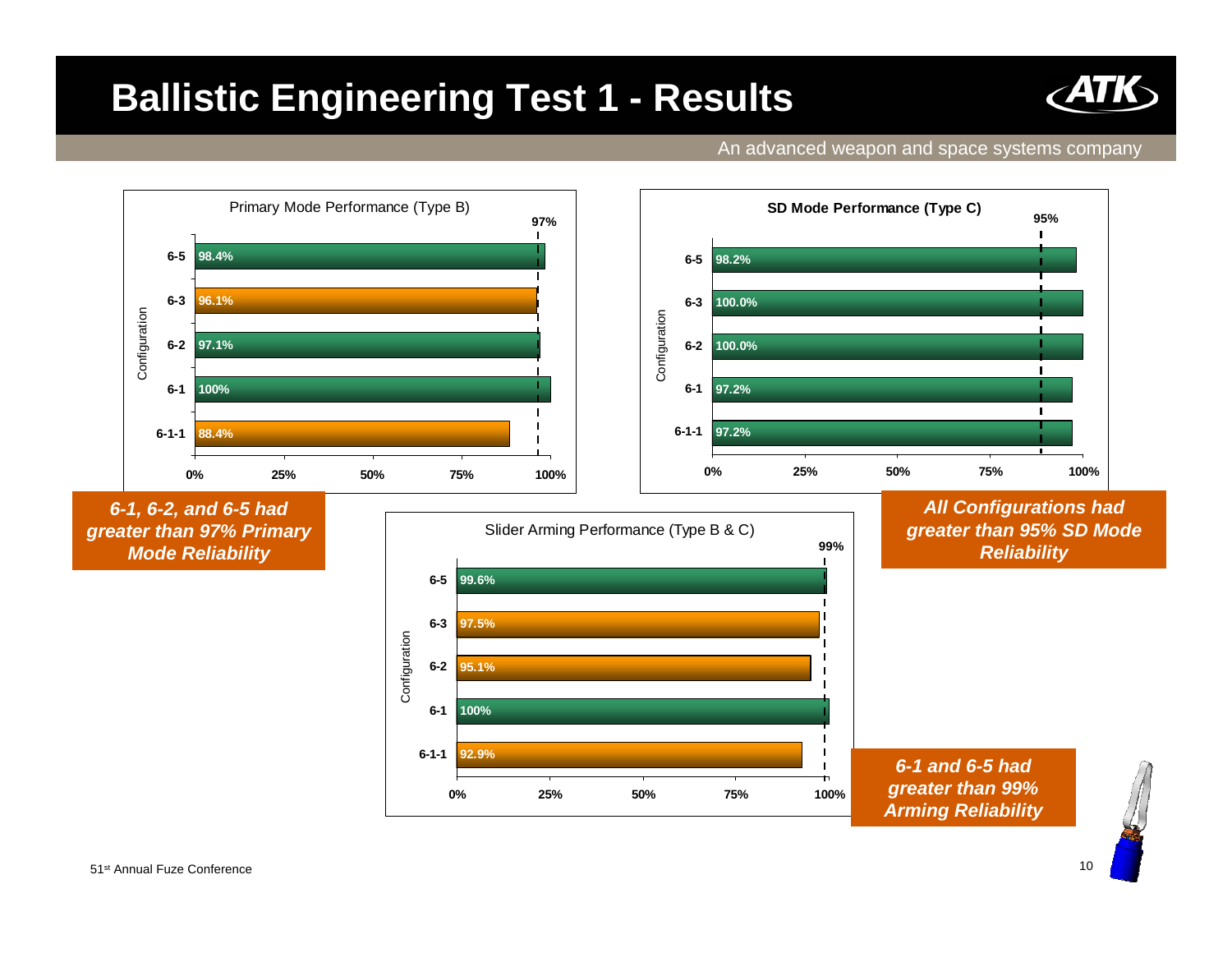### **Ballistic Engineering Test 1 - DOE Analysis**



An advanced weapon and space systems company

#### Housing Diameter and Slider Length DOE

| <b>Configuration</b> | <b>Housing Diameter</b> | <b>Slider Length</b> |  |
|----------------------|-------------------------|----------------------|--|
| $6 - 1 - 1$          | Smaller (-1)            | Standard (1)         |  |
| $6 - 1$              | Standard (1)            | Standard (1)         |  |
| $6 - 2$              | Smaller (-1)            | Shorter (-1)         |  |
| 6-3                  | Standard (1)            | Shorter (-1)         |  |



*Configuration 6-3 performed statistically better than all other configurations.*

#### Unarmed Neutralization Feature (Stopper) DOE

| <b>Configuration</b> | <b>Stopper Integrated into Housing</b> |  |  |  |
|----------------------|----------------------------------------|--|--|--|
| 6-3                  | $No(-1)$                               |  |  |  |
| 6-5                  | Yes (1)                                |  |  |  |

#### *Configurations 6-3 and 6-5 not statistically different.*



*Down-selected Fuze Configurations: 6-3 and 6-5*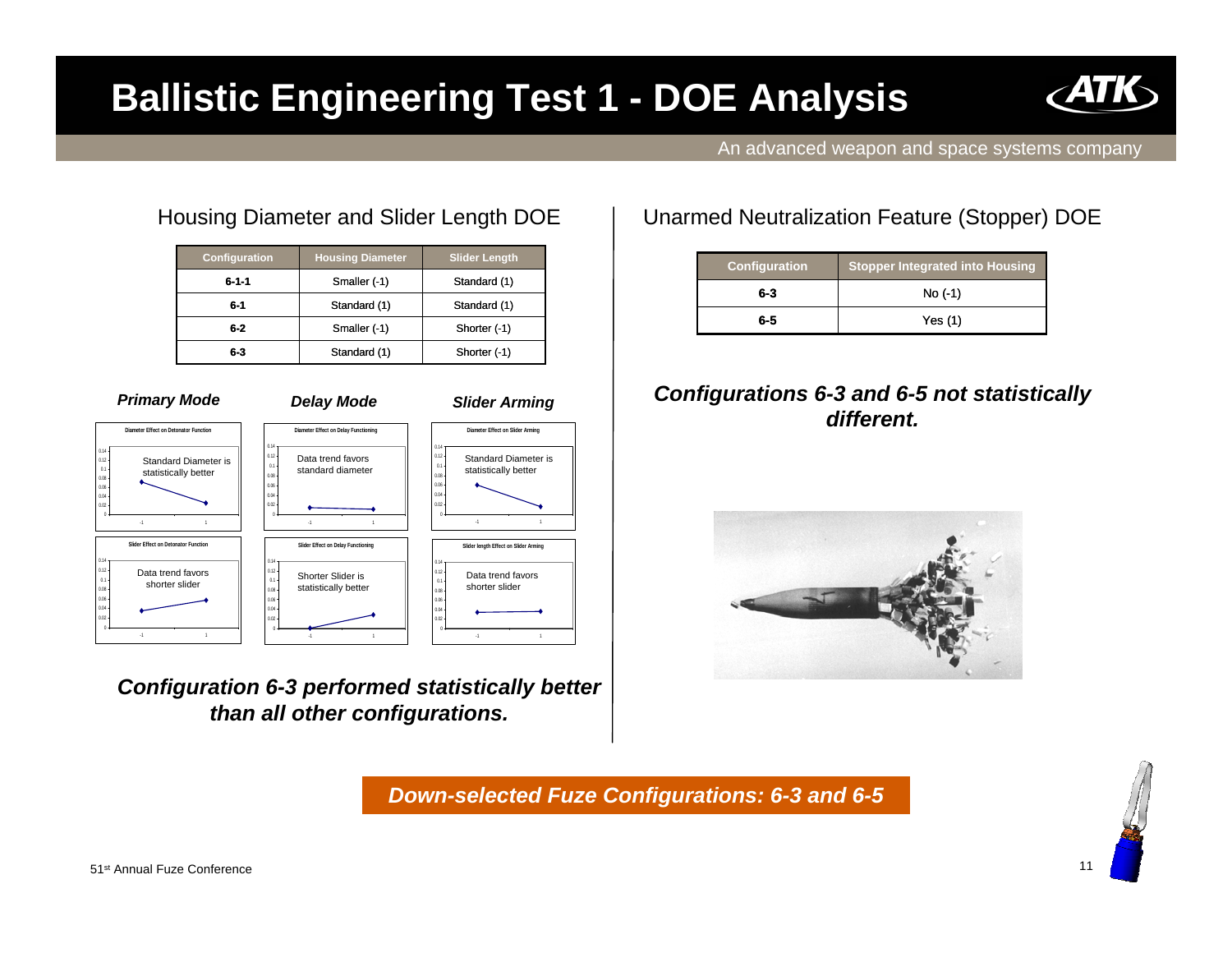## **Ballistic Engineering Test 2 - Configurations**



An advanced weapon and space systems company

The design was further optimized through conducting a DOE in BET 2:

|                                | <b>Slider Locking Mechanism</b> |                  | <b>Unarmed Neutralization Feature</b> |                                         |  |
|--------------------------------|---------------------------------|------------------|---------------------------------------|-----------------------------------------|--|
| Configuration<br><b>Number</b> |                                 |                  |                                       |                                         |  |
|                                | <b>Single Lock</b>              | <b>Dual Lock</b> | <b>Stopper</b>                        | <b>Stopper combined</b><br>with Housing |  |
| $6 - 3$                        | X                               |                  | X                                     |                                         |  |
| $6 - 3 - 2$                    |                                 | X                | X                                     |                                         |  |
| $6-5$                          | X                               |                  |                                       | X                                       |  |
| $6 - 5 - 2$                    |                                 | X                |                                       | x                                       |  |

*Fuze Design*

#### *Fuze/Grenade Attachment*



*Orbital Riveting*

*Conventional Staking M223 Hardware*

#### *Ribbon Configuration*



*M223 Ribbon Winding*

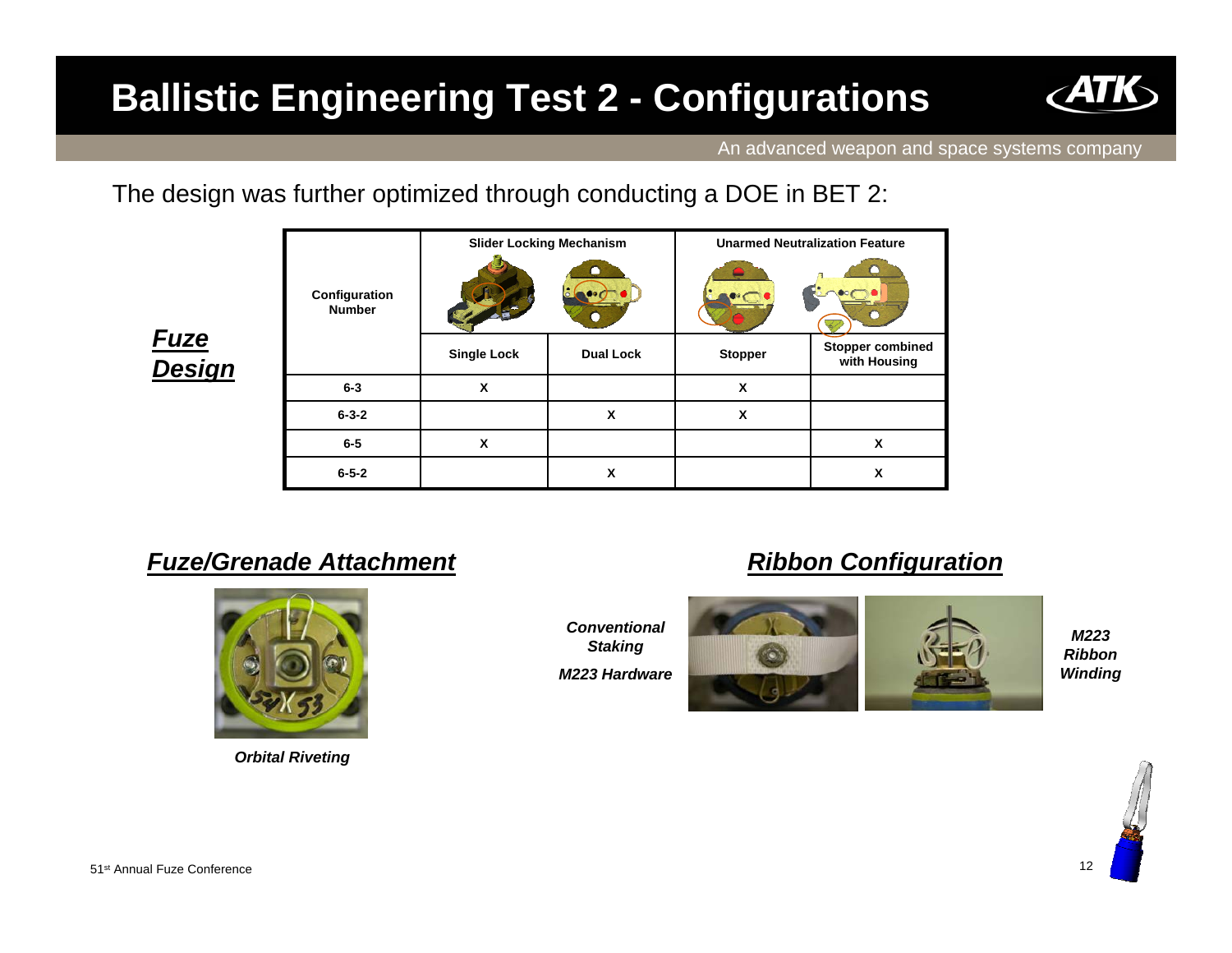### **Ballistic Engineering Test 2 - Firing Conditions**



An advanced weapon and space systems company

#### **BET 2 Firing Conditions**

| <b>Test</b>               | <b>Rounds</b>  | <b>Fuzes</b> | Temp (°F) | QE (mils) |
|---------------------------|----------------|--------------|-----------|-----------|
| Strength of Design        | 2              | 144          | $+145$    | 440       |
| Worn Tube                 | 2              | 144          | $+145$    | 460       |
| <b>Tactical Vibration</b> | $\overline{2}$ | 144          | $+145$    | 445       |
|                           | 1              | 72           | $+145$    | 1205      |
|                           | $\overline{2}$ | 144          | $+145$    | 505       |
|                           | $\overline{2}$ | 144          | $-50$     | 520       |
|                           | 1              | 72           | $-50$     | 1140      |
|                           | $\overline{2}$ | 144          | $-50$     | 595       |
| <b>Modified Baseline</b>  | 4              | 288          | $+145$    | 450       |
|                           | 1              | 72           | $+145$    | 1205      |
|                           | $\overline{2}$ | 144          | $+145$    | 505       |
|                           | 3              | 216          | $-50$     | 520       |
|                           | 1              | 72           | $-50$     | 1140      |
|                           | 1              | 72           | $-50$     | 595       |
| <b>Totals</b>             | 26             | 1872         |           |           |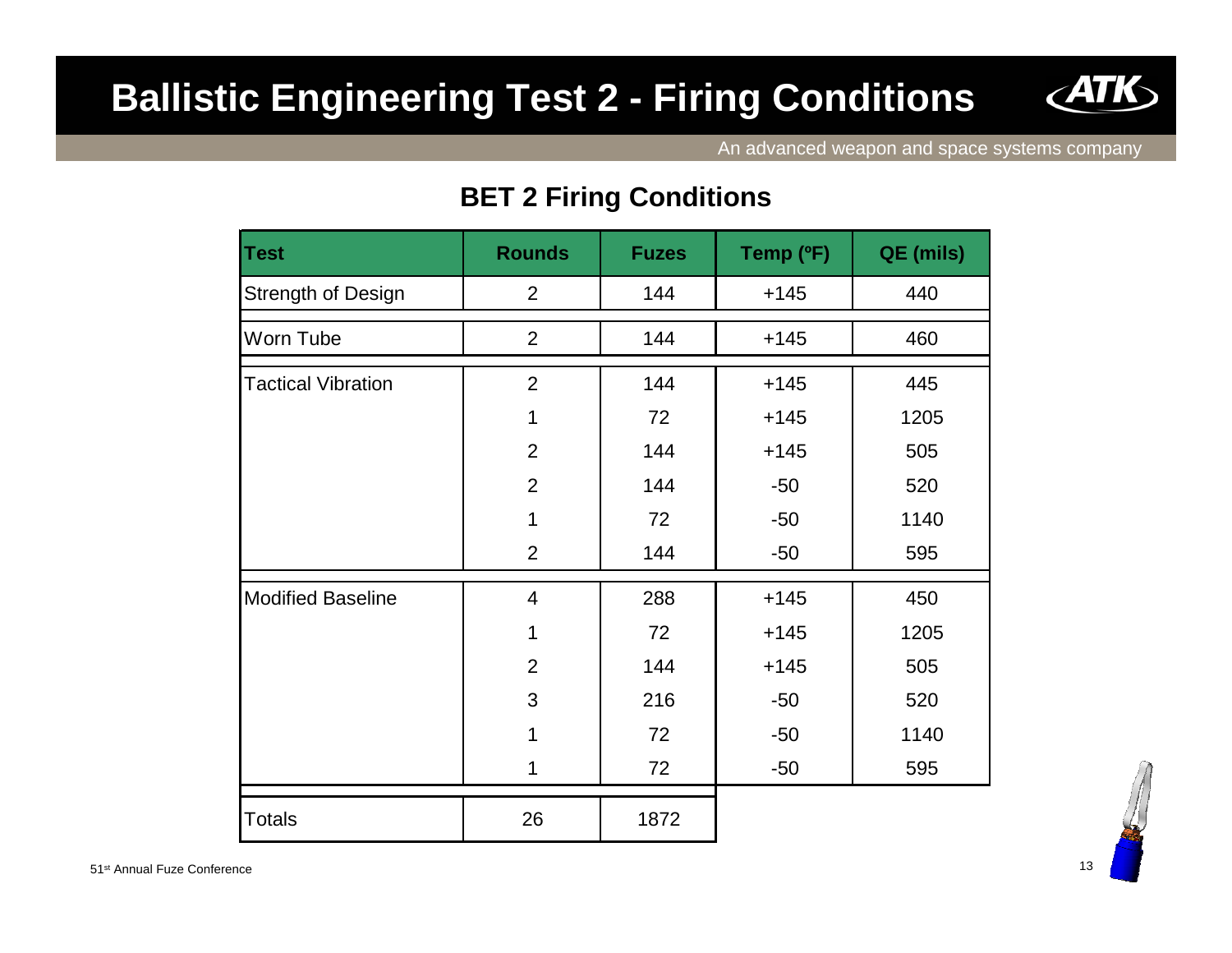### **Ballistic Engineering Test 2 - Results**



#### An advanced weapon and space systems company



#### *Configuration 6-5-2 meets the 1% UXO Requirement!*



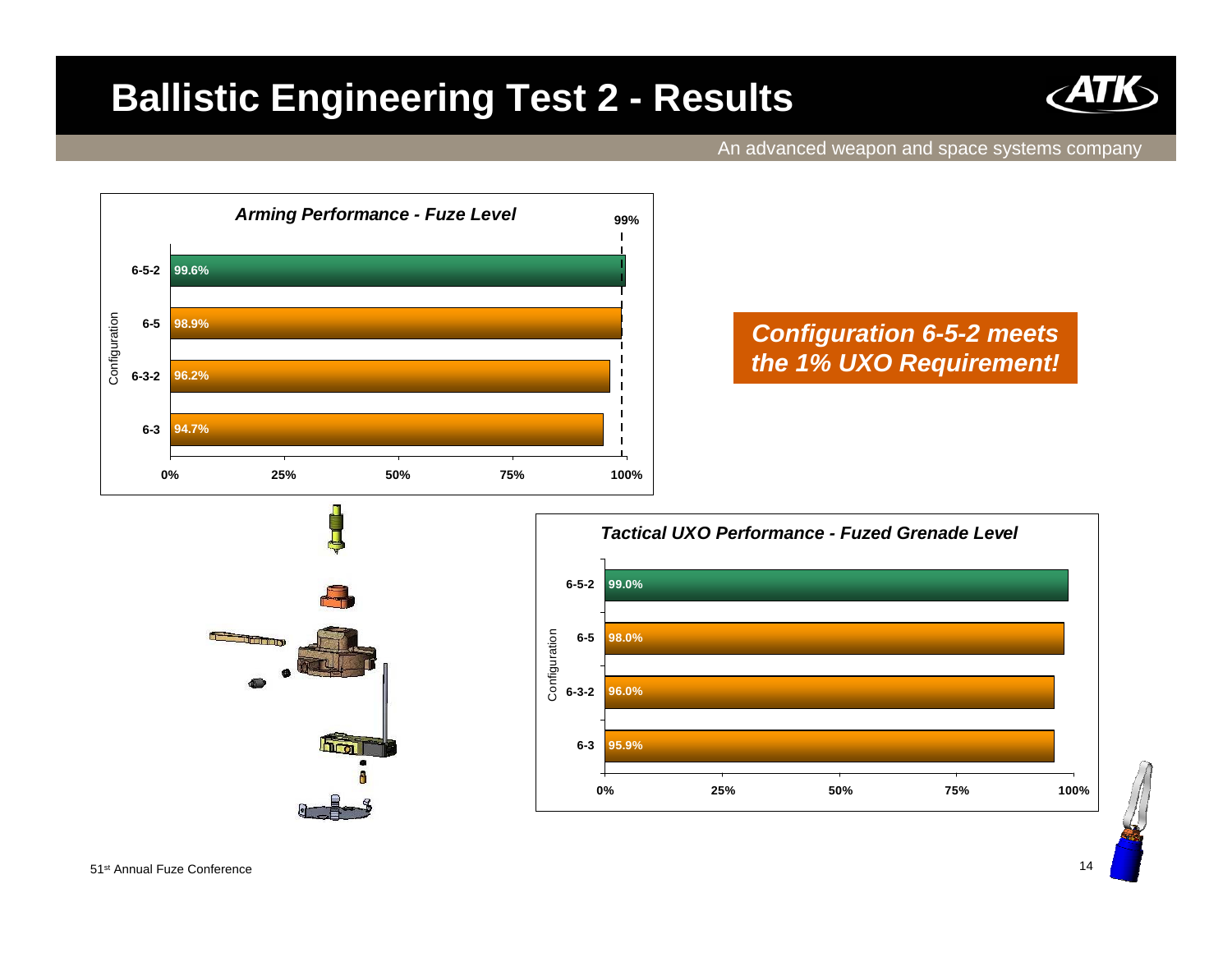

#### **Phase I of the PPE effort:**

- •Proved recap process is feasible
- •Verified fuze can survive stringent ballistic tests
- •Performed MIL-STD-331 environmental testing
- •Completed program on an accelerated schedule
- •Performed maximum ballistic testing with minimum hardware via DOE's
- •Down-selected a design that meets the 1% UXO Requirement

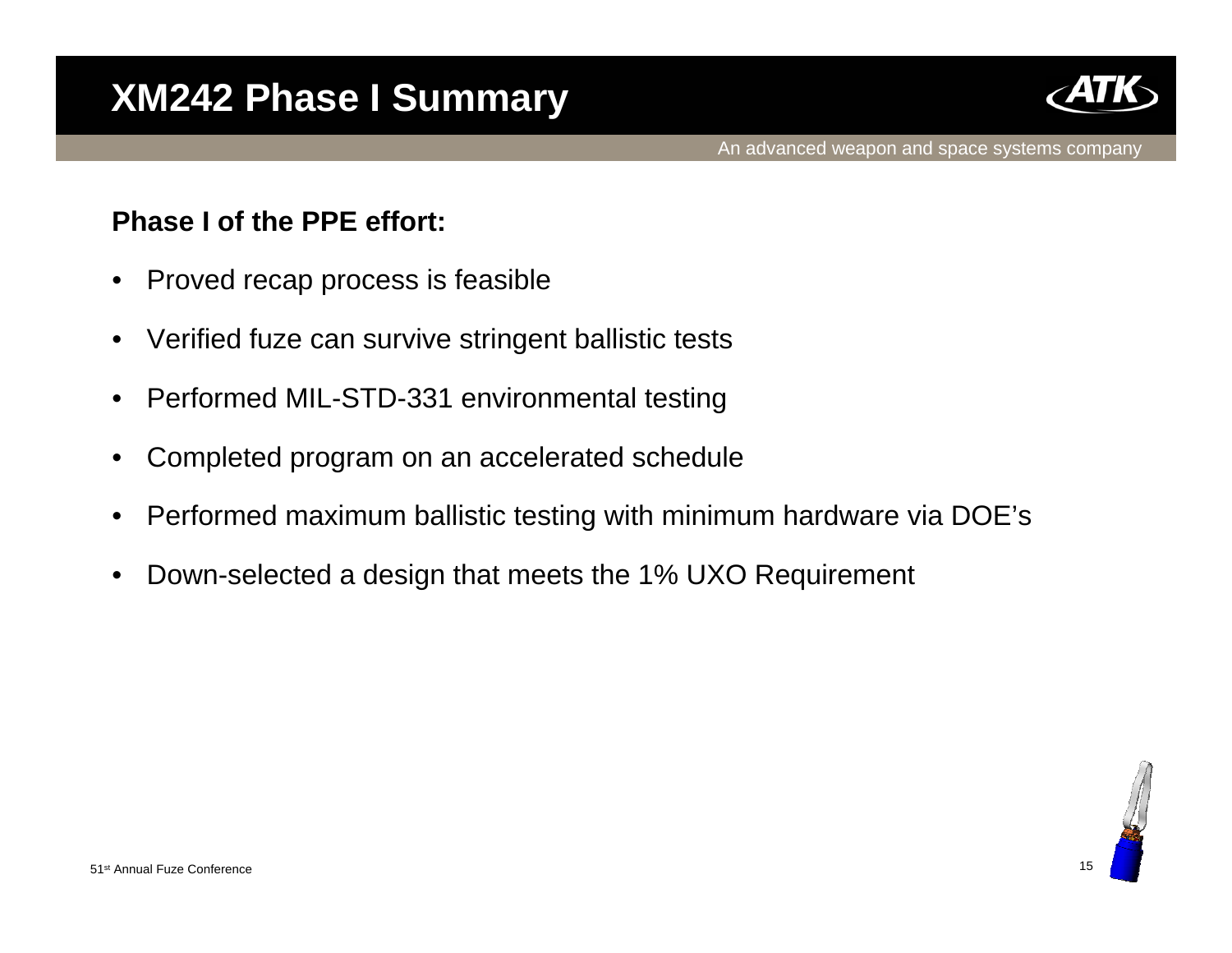

#### **Phase II Proposal submitted for Qualification of the M864E2 with the XM242 fuze**

**Proposal is in the evaluation process**

**Phase II tasks:**

- •Perform MIL-STD-331 tests on down-selected design from BET 2
- •Perform Environmental and Ballistic tests on 220 rounds, live grenades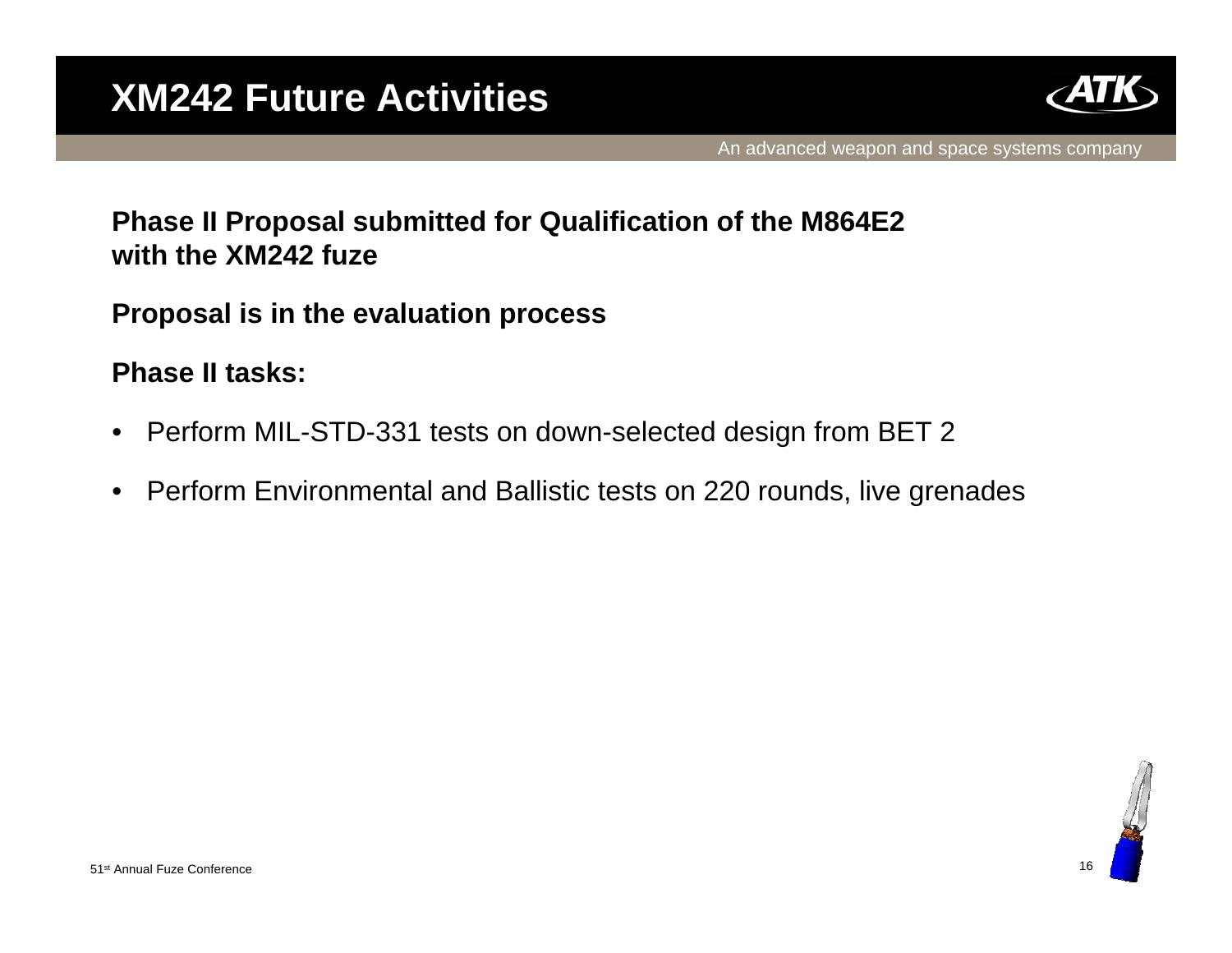### **XM242 Summary**



#### **Effective Government / Industry IPT**

•U.S. Army •Israel Military Industries

•Alliant Techsystems •Day & Zimmerman

### **The IPT looks forward to Qualifying the design, which provides a solution to the UXO issue for the U.S. Army**

**The ATK / IMI XM242 fuze design meets the UXO requirement, <1% UXO**